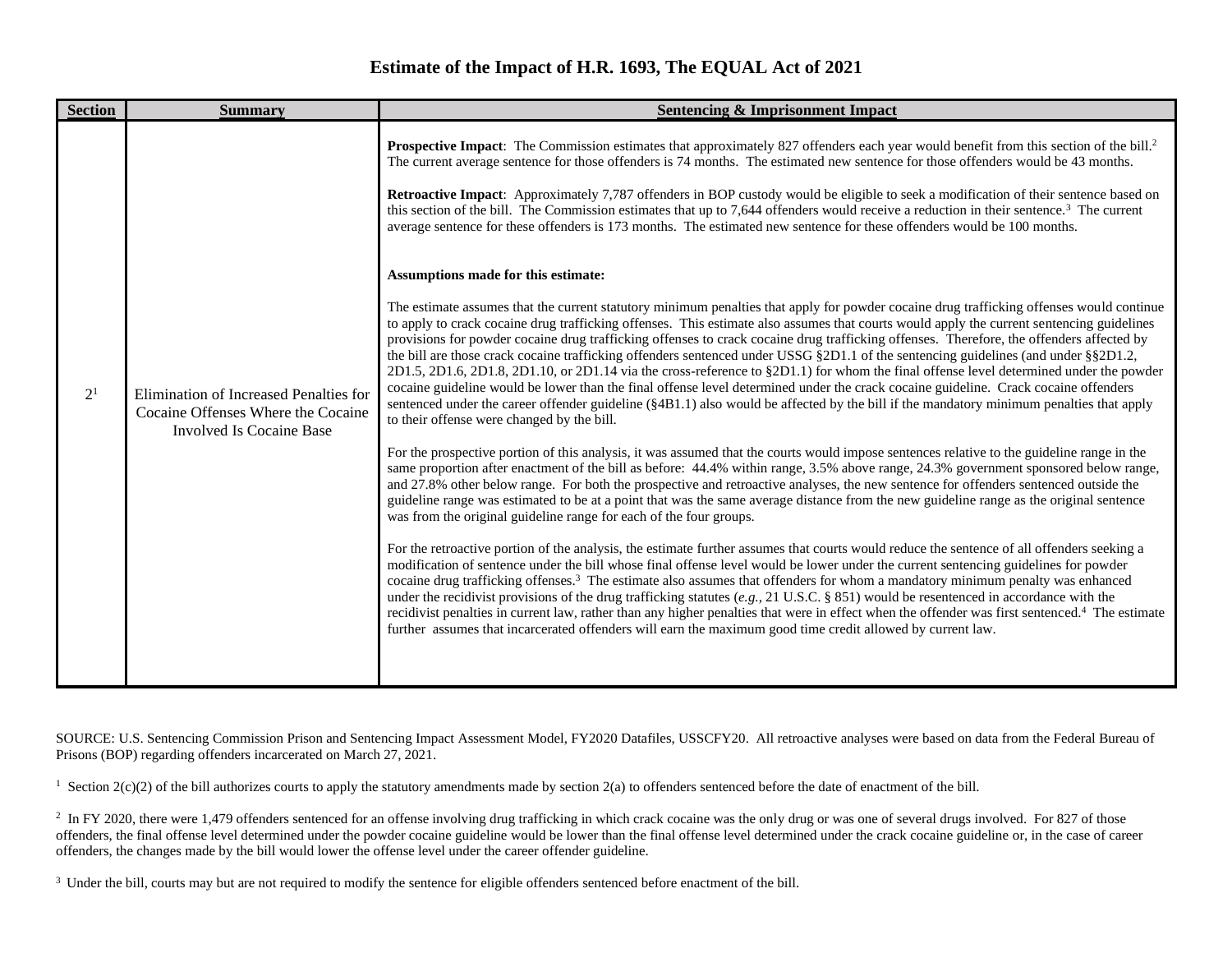<sup>4</sup> The Commission does not have complete criminal history information concerning all offenders currently incarcerated in the Bureau of Prisons. Therefore, it is not possible to estimate with precision the number of offenders with a prior recidivist enhancement who may no longer qualify for any recidivist enhancement due to the lack of prior conviction for a serious drug felony or serious violent felony. Accordingly, the Commission has assumed that all offenders with a prior recidivist enhancement would continue to qualify for such an enhancement.